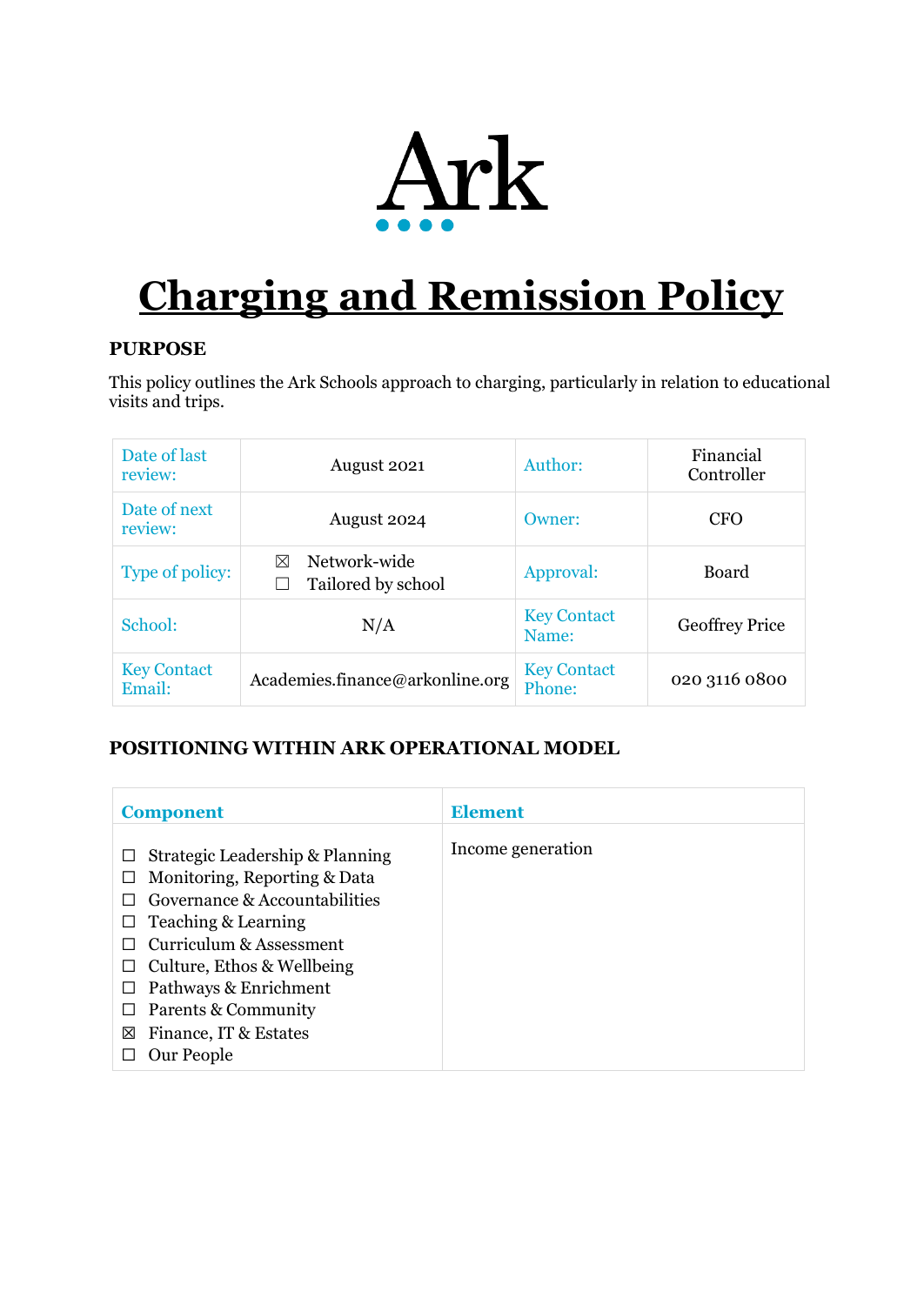# **1. Introduction**

Ark Schools recognises the valuable contribution that the wide range of additional activities, including clubs, out of school trips, residentials and experiences of other environments, can make towards a pupil's all-round educational experience and their personal and social development.

Throughout this policy, the term "parents" means all those having parental responsibility for a child.

# **2. Charging**

Our academies will not charge for:

- Education provided during school hours including the supply of any materials, books, instruments, or other equipment.
- Education provided outside school hours if it is part of the National Curriculum, or part of a syllabus for a prescribed public examination that the pupil is being prepared for at the school, or part of religious education.
- Tuition for pupils learning to play musical instruments ifthe tuition is required as part of the National Curriculum, or part of a syllabus for a prescribed public examination that the pupil is being prepared for at the school, or part of religious education.
- Entry for a prescribed public examination, if the pupil has been prepared for it at the school.
- Admission applications to our academies.
- Examination re-sit(s) if the pupil is being prepared for the re-sit(s) at the academy, except where the request for the re-sit is made solely by the parent and not the academy.
- Transporting registered pupils to or from the academy premises, or an alternative location where the governing body or local authority has arranged for pupils to be educated, where the local authority has a statutory obligation to provide transport.
- Transport that enables a pupil to meet an examination requirement when they have been prepared for that examination at the school.
- Transport provided in connection with an educational visit which is part of the National Curriculum.

Our academies reserve the right to make a charge in the following circumstances for optional extra activities organised by the academy:

- *School trips and residentials in school time:* the board and lodging element of the residential experience and/or outdoor pursuit courses.
- *Activities outside school hours:* the full cost for each pupil for transport journeys, trips and overnight accommodation and subsistence in the UK and abroad which take place at weekends and during holidays, which are deemed to be optional extras.
- *Materials:* the cost of materials or ingredients for subjects where parents have indicated in advance that they wish to own the final product.
- *Instrumental or vocal tuition:* (i) the cost of any instruments, equipment, facilities, and staff time provided in connection with the provision of tuition outside school hours. (ii) following a specific request by a parent for tuition in school hours unless this is an essential part of the National Curriculum or provided under the first access to Key Stage 2 Instrumental and Vocal Tuition Programme.